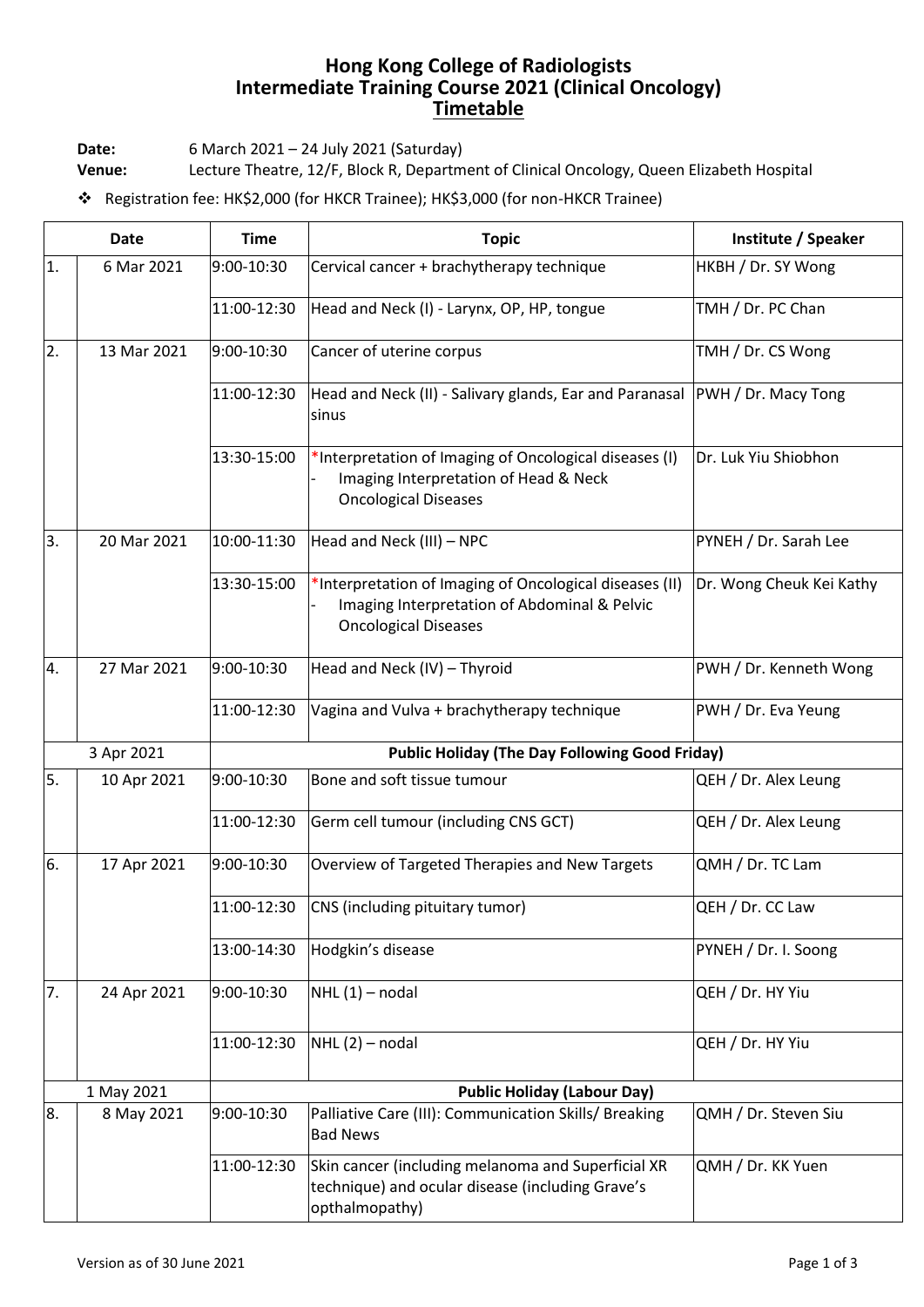## **Hong Kong College of Radiologists Intermediate Training Course 2021 (Clinical Oncology) Timetable**

| <b>Date</b> |             | <b>Time</b> | <b>Topic</b>                                                             | Institute / Speaker        |
|-------------|-------------|-------------|--------------------------------------------------------------------------|----------------------------|
| 9.          | 15 May 2021 | 9:00-10:30  | <b>Advanced Breast Cancer</b>                                            | PMH / Dr. Carol Kwok       |
| 10.         | 22 May 2021 | 9:00-10:30  | Kidney and bladder                                                       | PYNEH / Dr. K Chan         |
|             |             | 11:00-12:30 | Prostate / CA penis                                                      | PWH / Dr. Daisy Lam        |
|             |             | 13:00-14:30 | <b>Early Breast Cancer</b>                                               | PWH / Dr. Joyce Suen       |
| 11.         | 29 May 2021 | 9:00-10:30  | Ovary, fallopian tube & peritoneal cancer                                | QEH / Dr. Irene Kwok       |
|             |             | 11:00-12:30 | Paediatric Tumour                                                        | QMH / Prof. Dora Kwong     |
|             |             | 13:00-14:30 | Plasma cell malignancies                                                 | QEH / Dr. HC Cheng         |
| 12.         | 5 Jun 2021  | 9:00-10:30  | Lung - Advanced stage NSCLC                                              | UCH / Dr. CK Kwan          |
|             |             | 11:00-12:30 | Palliative Care (I): Principle of Palliative Medicine                    | PYNEH / Dr. I Soong        |
| 13.         | 12 Jun 2021 | 9:00-10:30  | Colon, Rectum and Anus (I)                                               | QMH / Dr. CL Chiang        |
|             |             | 11:00-12:30 | Colon, Rectum and Anus (II)                                              | QMH / Dr. CL Chiang        |
| 14.         | 19 Jun 2021 | 9:00-10:30  | Lung - SCLC and Early stage NSCLC                                        | PYNEH / Dr. Michael TY Kam |
|             |             | 11:00-12:30 | Esophagus & Stomach                                                      | QMH / Dr. KO Lam           |
| 15.         | 3 Jul 2021  | 9:00-10:30  | Liver, pancreas and biliary tract                                        | TMH / Dr. SY Yeung         |
|             |             | 11:00-12:30 | Palliative Care (II): Oncological emergencies and<br>symptom management  | TMH / Dr. WY Tin           |
| 16.         | 10 Jul 2021 | 9:00-10:30  | Radiotherapy planning (1): New advancement in<br>planning system         | QEH / Dr. Francis Lee      |
|             |             | 11:00-12:30 | Radiotherapy planning (2): Site specific treatment<br>planning technique | QEH / Dr. Francis Lee      |